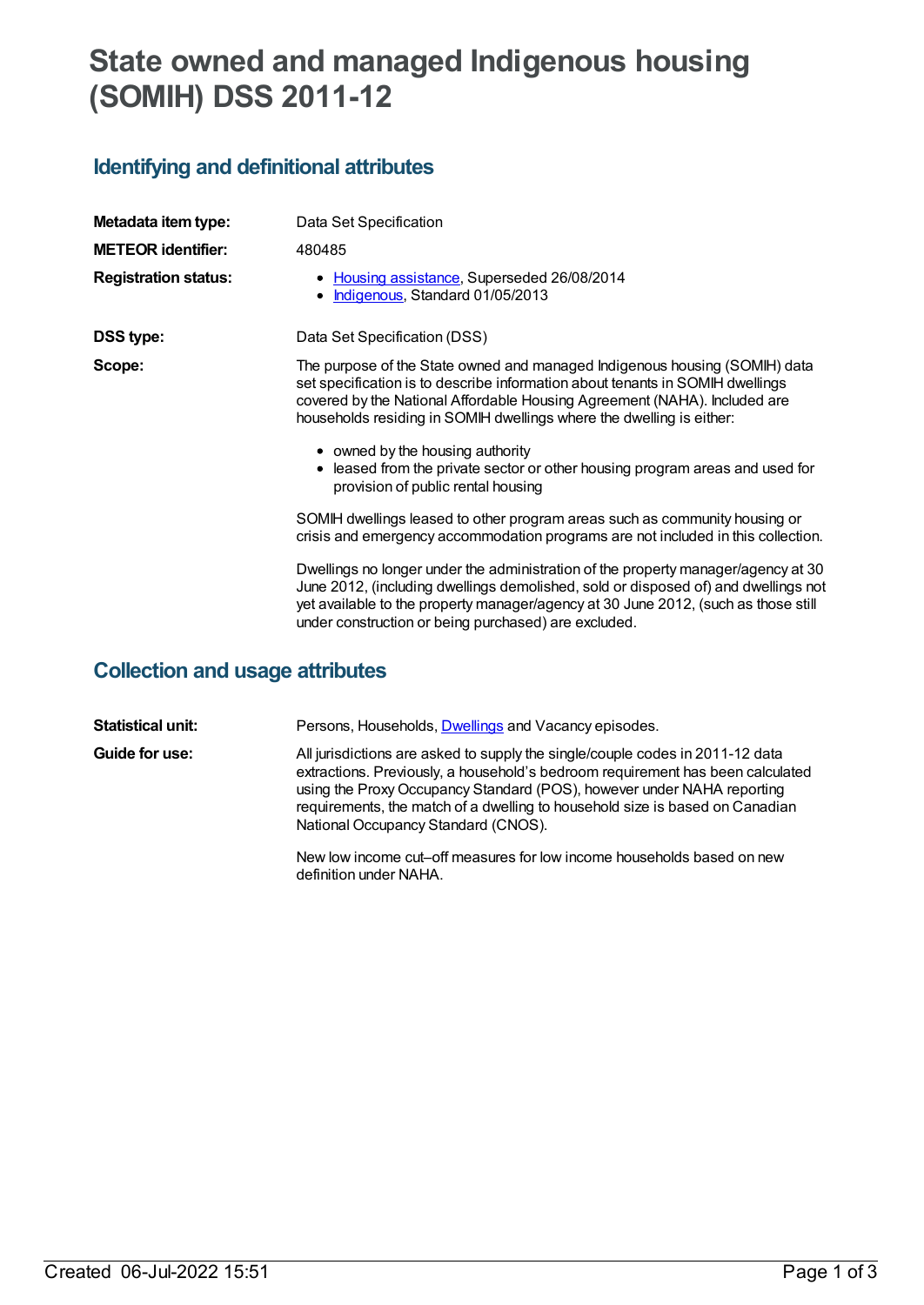| <b>Collection methods:</b>            | State and territory housing authorities provide the data to the Australian Institute of<br>Health and Welfare for national collation on an annual basis. The SOMIH program<br>is not applicable to Victoria, Western Australia, Australian Capital Territory, and<br>Northern Territory.                                                                                                            |
|---------------------------------------|-----------------------------------------------------------------------------------------------------------------------------------------------------------------------------------------------------------------------------------------------------------------------------------------------------------------------------------------------------------------------------------------------------|
|                                       | Include:                                                                                                                                                                                                                                                                                                                                                                                            |
|                                       | Dwellings headleased from private market or other programs and managed<br>$\bullet$<br>by the jurisdiction.                                                                                                                                                                                                                                                                                         |
|                                       | Exclude:                                                                                                                                                                                                                                                                                                                                                                                            |
|                                       | Dwellings no longer under the administration of the property manager/agent<br>٠<br>at 30 June 2012<br>Dwellings not yet available to the property manager/agency at 30 June 2012,<br>such as those still under construction or being purchased<br>Dwellings owned but not administered by the jurisdiction (e.g. leased to other<br>program areas and not administered by state housing authority). |
|                                       | Data qualifications:                                                                                                                                                                                                                                                                                                                                                                                |
|                                       | • Bedsits are to be reported as 1 bedroom AND counted as 1 bedroom<br>for performance indicator calculations<br>Occupied dwellings can be tenantable or untenantable.                                                                                                                                                                                                                               |
| Implementation start date: 01/07/2011 |                                                                                                                                                                                                                                                                                                                                                                                                     |

**Implementation end date:** 30/06/2012

#### **Source and reference attributes**

| Steward:                    | Housing and Homelessness Performance Reporting Working Group                                                                                                                                             |
|-----------------------------|----------------------------------------------------------------------------------------------------------------------------------------------------------------------------------------------------------|
| Origin:                     | Australian Institute of Health and Welfare (AIHW). Public rental housing and SOMIH<br>national data collection: processing manual 2011-2012. Canberra: AIHW.                                             |
| <b>Reference documents:</b> | Australian Institute of Health and Welfare (AIHW) 2006. National Housing<br>Assistance Data Dictionary Version 3 (Housing Assistance Data Development<br>Series). AIHW cat. no. HOU 147. Canberra: AIHW. |

## **Relational attributes**

| Related metadata<br>references: | See also Public rental housing DSS 2011-12<br>• Housing assistance, Superseded 26/08/2014       |
|---------------------------------|-------------------------------------------------------------------------------------------------|
|                                 | Supersedes State owned and managed Indigenous housing (SOMIH) DSS 2010-<br>11                   |
|                                 | • Housing assistance, Superseded 01/05/2013                                                     |
|                                 | Has been superseded by State owned and managed Indigenous housing (SOMIH)<br><b>DSS 2012-13</b> |

• Housing [assistance](https://meteor.aihw.gov.au/RegistrationAuthority/11), Superseded 30/08/2017

# **Metadata items in this Data Set Specification** Show more detail